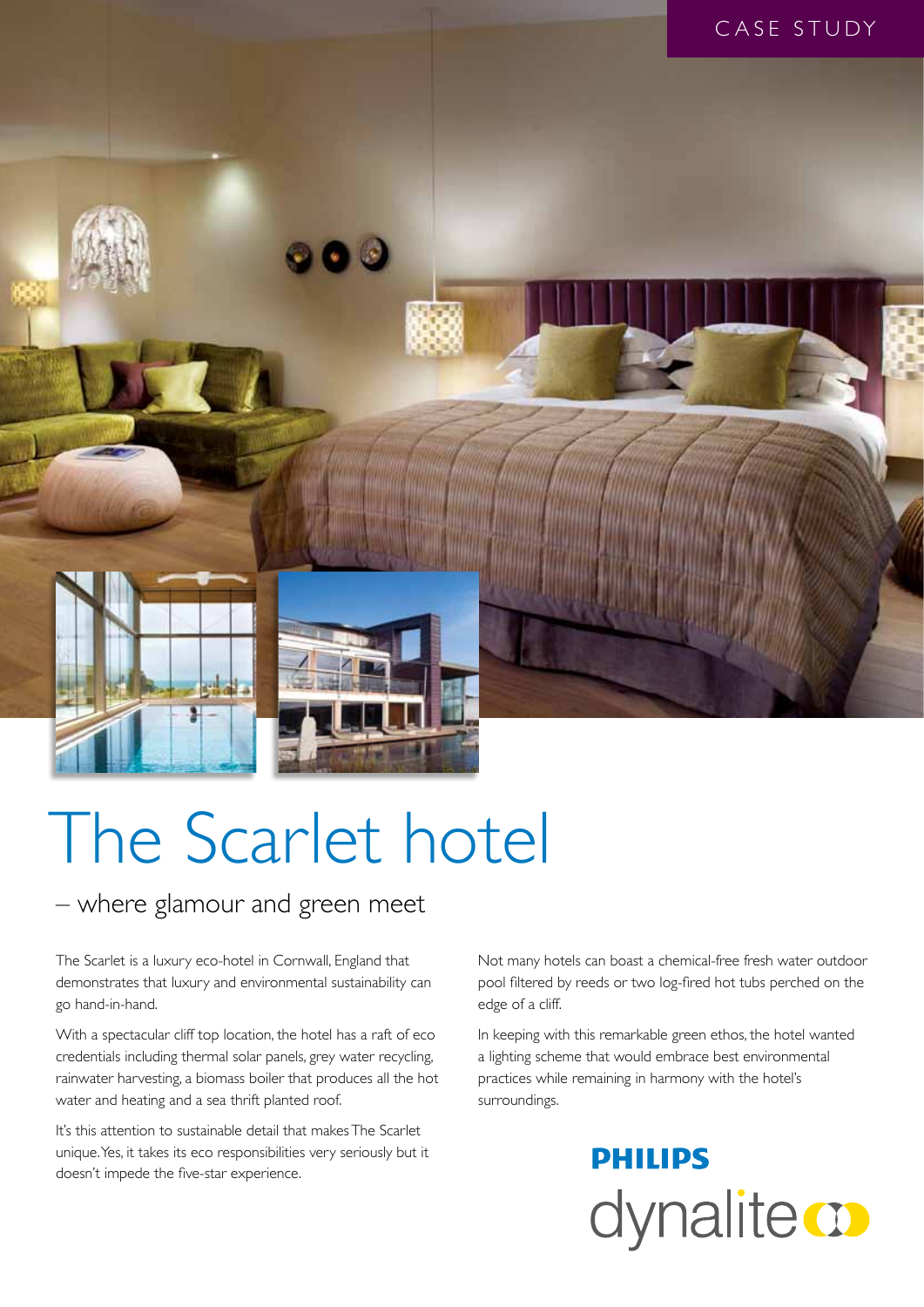## Client requirements

The design brief called for an energy efficient lighting scheme that would reflect the hotel's pioneering approach to environmentally sustainable design while still offering guests unparalleled ambience and a sense of opulence.

While recognising that the lighting scheme should be sympathetic to the hotel's dramatic location and eco credentials, The Scarlet also wanted to achieve striking architectural and mood lighting.

The lighting system skillfully incorporates functionality, energy efficiency and sophisticated ambience. 99 **"**



## The Philips Dynalite solution

The Philips Dynalite solution was to install an innovative lighting system that would meet stringent environmental, functional and architectural criteria.

Guiding the development of the lighting system was the availability of lots of natural light.



#### Intelligent design

Philips Dynalite's energy-saving integrated lighting control system provides pre-set lighting scenes in public areas and mood lighting in bedrooms, all controlled by a combination of wall panels, remote controls and motion sensors.

Energy-saving fluorescent and LED luminaires are integral elements of the lighting design.

The lighting system challenges the expectation that hotel lights need to be on all of the time by making extensive use of multipurpose sensors to ensure lights are turned off when not required.

**66** You don't need to sacrifice luxury to achieve high levels of energy efficiency.**"**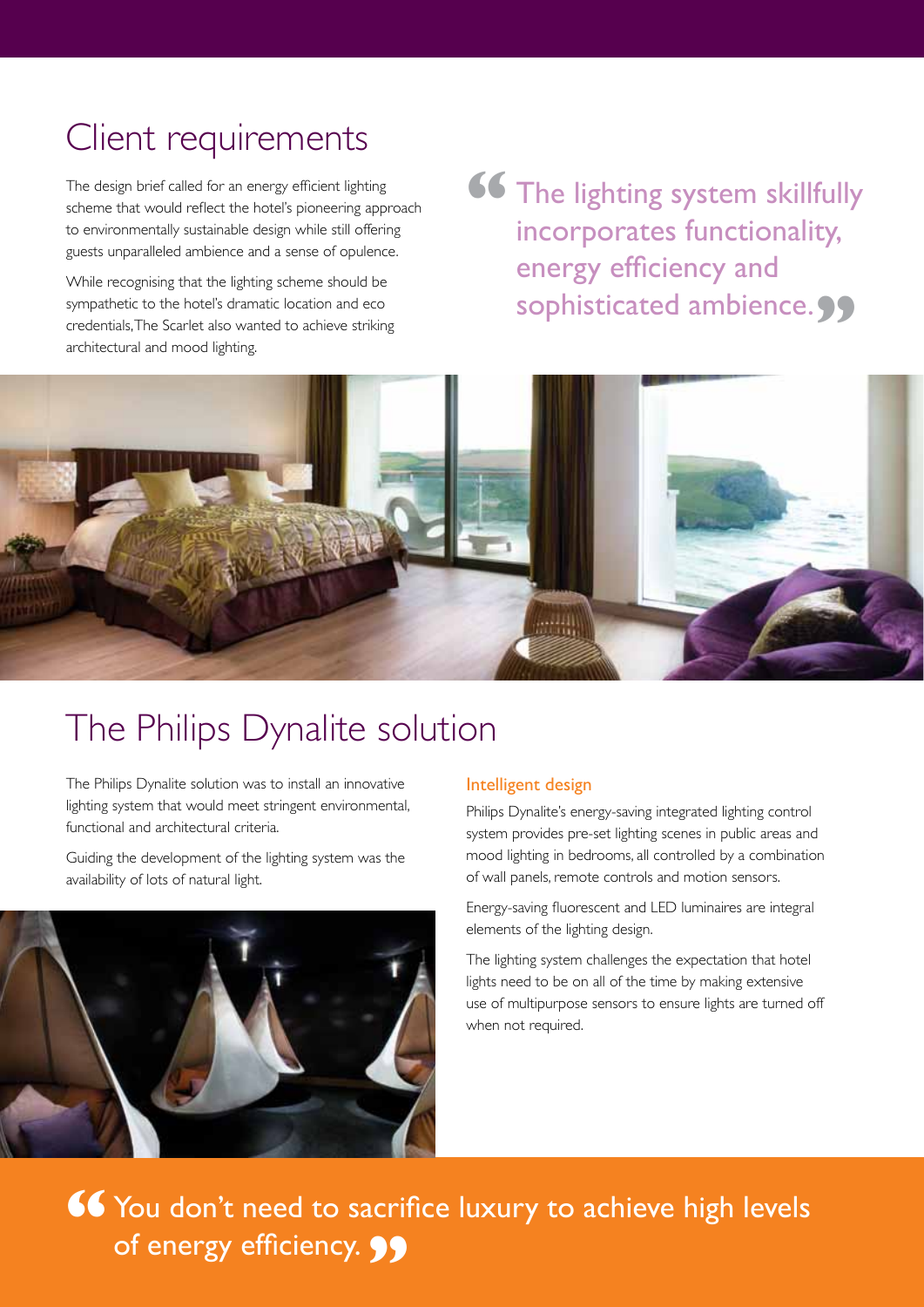## Products and technology used

The hotel's fluorescent and LED circuits are controlled by a combination of Philips Dynalite reliable and versatile relay and ballast controllers.

The backbone to the lighting control system is Philips Dynalite's sophisticated peer-to-peer communications serial bus network, DyNet.

#### Setting the scene

Philips Dynalite universal sensors help ensure that lighting is only activated when areas such as the library are occupied and when ambient light levels fall below a set threshold level.

Two Philips Dynalite touchscreen control panels allow the lighting moods of the public areas to be set by the hotel staff. Discreet user interface wall panels allow local user control for some public areas and all the guest rooms.

#### Mood lighting

Each guest room has two engraved and backlit control panels that allow guests to match their mood from a choice of seven lighting scenes – 'ambient', 'bright', 'relax', 'bath', 'night', 'balcony', and 'all off'.

In order to measure actual power consumption – and to

facilitate real-time monitoring for maintenance – of the lighting system, The Scarlet is considering adding Philips Dynalite's Envision software to the lighting infrastructure. This will enable fine-tuning of the system over time to achieve further energy savings in the future.



### Philips Dynalite has delivered a lighting system that effectively enhances the eco-credentials of this luxury eco hotel. **99 "**

## Key client benefits

The lighting system delivers both the environmental and architectural outcome the hotel was seeking.

The lighting system complements the unique and opulent hotel and allows it to achieve cutting edge sustainability.

#### Impressive energy savings

Importantly, the Philips Dynalite lighting solution shows that you don't need to sacrifice luxury to achieve high levels of energy efficiency.

Where a conventional hotel typically achieves lighting efficacy of 10 watts per square metre, the Philips Dynalite lighting system has achieved an incredible internal lighting efficacy of just 3.36 watts per square metre – representing just 34 per cent of the energy use of a conventional design.

The hotel has also achieved significant energy savings with the garden lighting. Using discreet 1 watt LED fittings, a subtle and beautiful garden lighting design has been achieved using less than 100 watts in total.